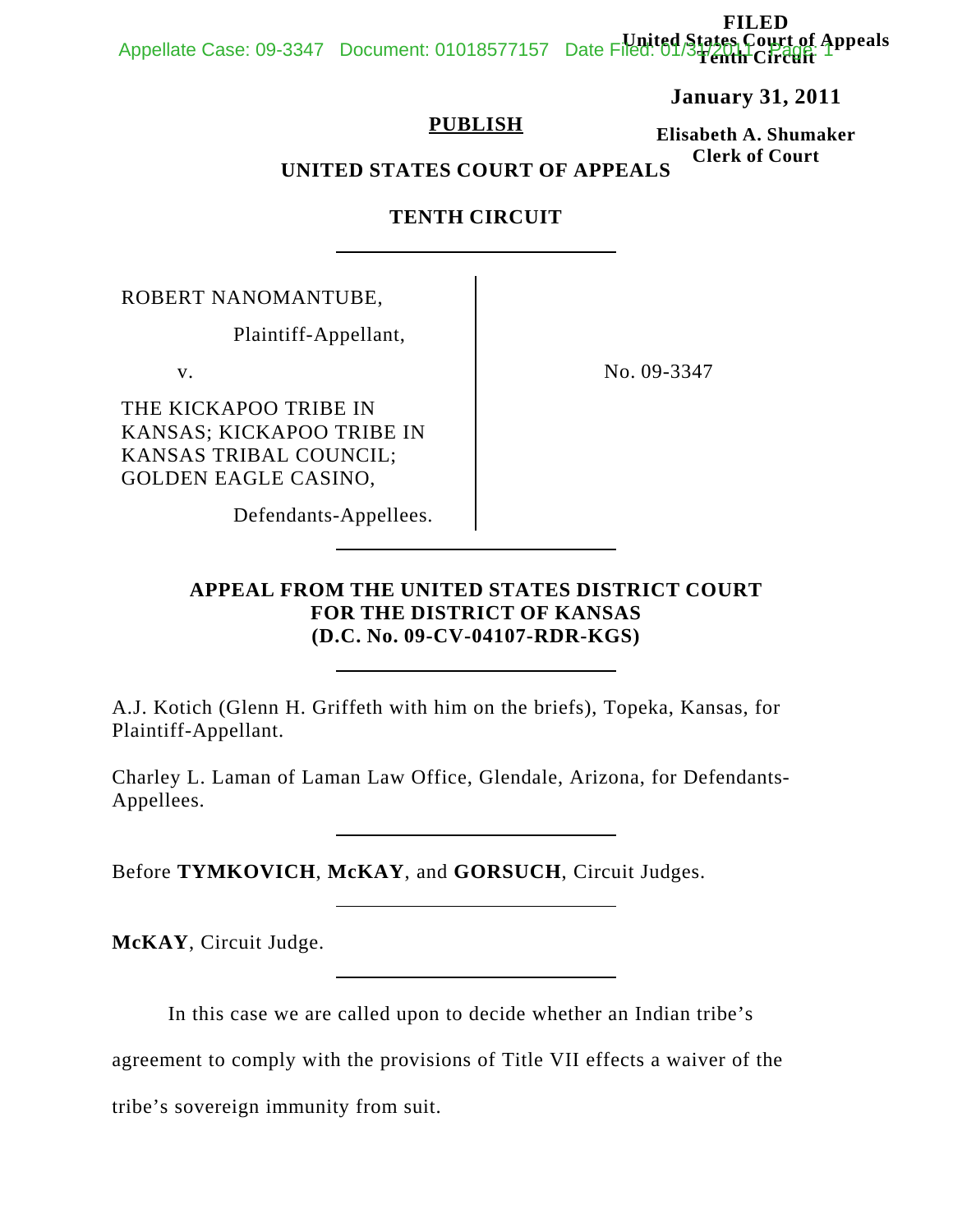Robert Nanomantube filed this employment discrimination action against his former employer, the Kickapoo Tribe in Kansas, as well as the Tribe's governing body and the unincorporated tribal casino at which Mr. Nanomantube had served as the acting general manager. The district court dismissed the case for lack of jurisdiction based on tribal sovereign immunity, and this appeal followed. We review de novo the district court's decision to dismiss the case and its ruling on sovereign immunity. *See E.F.W. v. St. Stephen's Indian High Sch.*, 264 F.3d 1297, 1303 (10th Cir. 2001).

"Indian tribes are neither states, nor part of the federal government, nor subdivisions of either. Rather, they are sovereign political entities possessed of sovereign authority not derived from the United States, which they predate." *NLRB v. Pueblo of San Juan*, 276 F.3d 1186, 1192 (10th Cir. 2002) (en banc). As a dependent sovereign entity, an Indian tribe is not subject to suit in a federal or state court unless the tribe's sovereign immunity has been either abrogated by Congress or waived by the tribe. *See Miner Elec., Inc. v. Muscogee (Creek) Nation*, 505 F.3d 1007, 1009-10 (10th Cir. 2007). In either case, the waiver or abrogation of sovereign immunity "must be unequivocally expressed" rather than implied. *Native Am. Distrib. v. Seneca-Cayuga Tobacco Co.*, 546 F.3d 1288, 1293 (10th Cir. 2008).

Mr. Nanomantube first suggests we should find the Tribe subject to suit because his Title VII claims do not implicate the tribal self-government concerns

-2-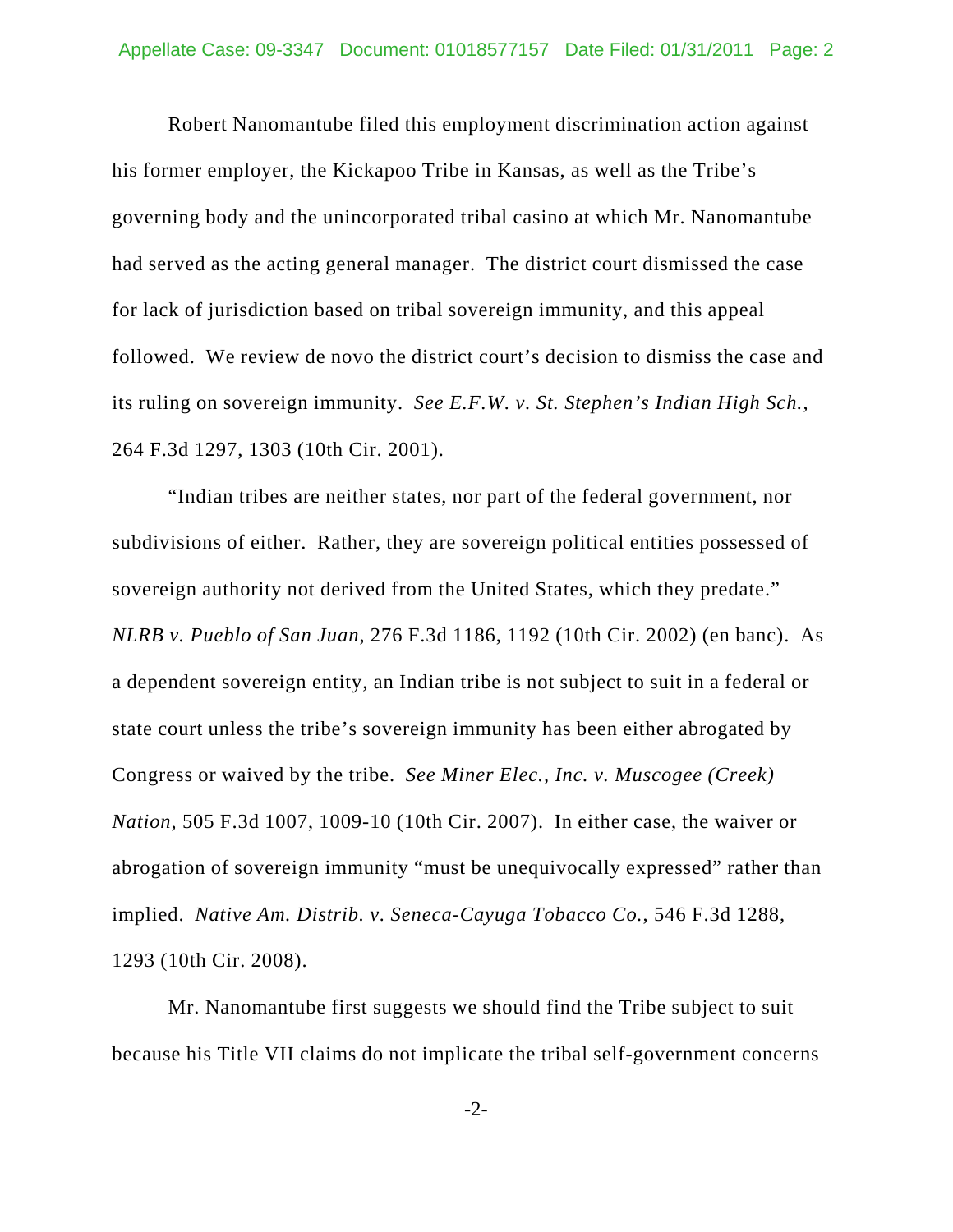that inform the question of a tribe's regulatory or adjudicative authority over nonmembers of the tribe. *See Montana v. United States*, 450 U.S. 544, 565-66 (1981) (discussing the extent of tribes' authority over the activities or conduct of nonmenbers of the tribe). Mr. Nanomantube is conflating two different aspects of tribal sovereignty, and we have already rejected the notion that a tribe cannot "invoke its sovereign immunity from suit in an action that challenges the limits of the tribe's authority over non-Indians." *Miner*, 505 F.3d at 1012. Whether or not the Tribe could exercise regulatory or adjudicative authority over Mr. Nanomantube, the relevant inquiry in this case remains the "Supreme Court's straightforward test to uphold Indian tribes' immunity from suit"—whether the tribe's immunity has either been abrogated by Congress or waived by the tribe. *Id.* at 1010.

It is clear that Congress did not abrogate tribal immunity with regard to Title VII. Indeed, rather than expressing any intention to abrogate tribal immunity, Congress specifically exempted Indian tribes from the definition of "employers" subject to Title VII's requirements. *See* 42 U.S.C. § 2000e(b).<sup>1</sup> Thus, the Tribe's sovereign immunity from suit remains intact unless the Tribe has clearly and unequivocally waived its sovereign immunity with respect to Title

<sup>&</sup>lt;sup>1</sup> Because we affirm the dismissal of the case on sovereign immunity grounds, we need not and do not address the question of how this definitional exclusion might affect the merits of Mr. Nanomantube's Title VII claim.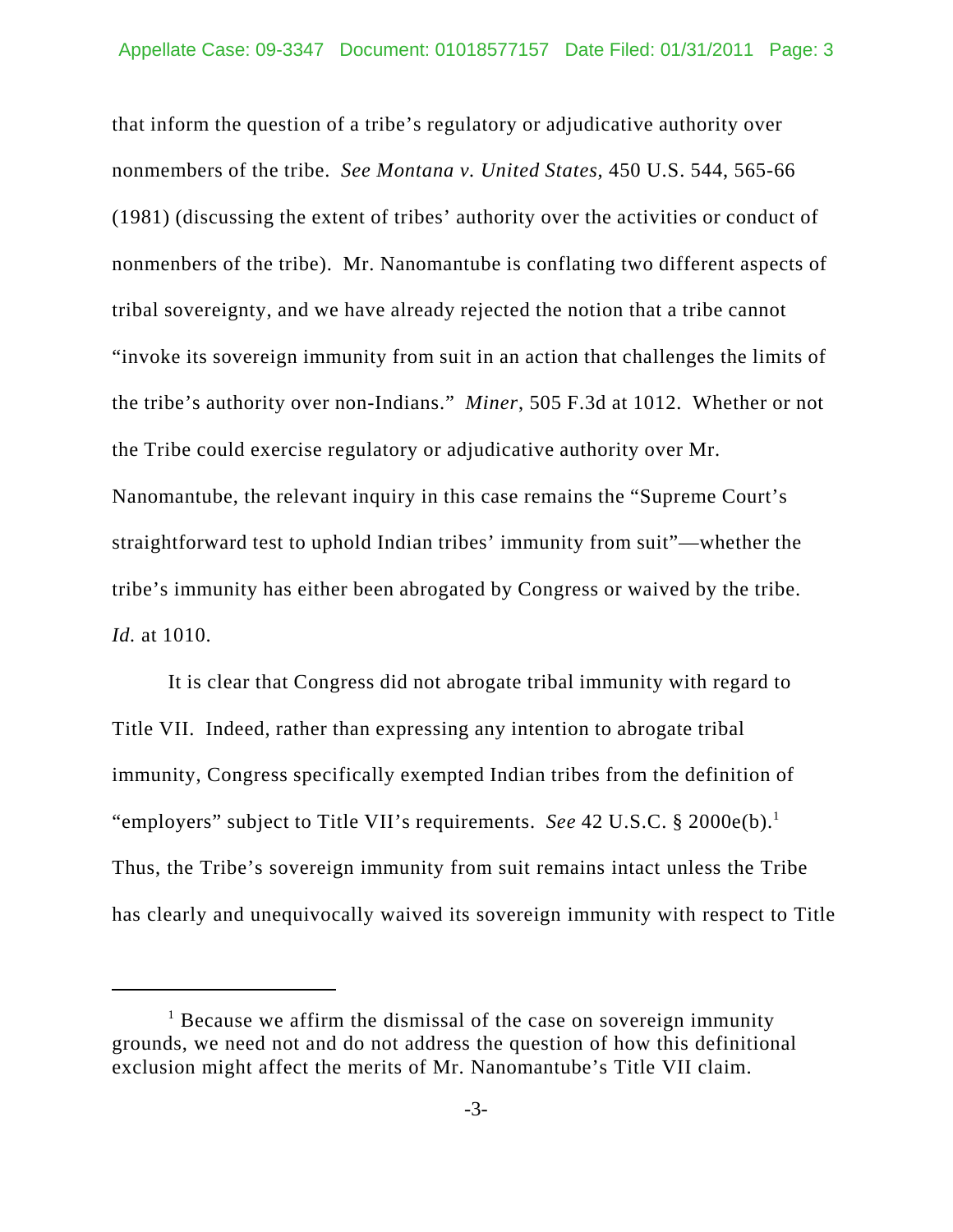VII claims.

Mr. Nanomantube argues that the Tribe waived its sovereign immunity through a single sentence contained in the casino's employee handbook. Specifically, the handbook states: "The Golden Eagle Casino will comply with the provisions of Title VII of the Civil Rights Act of 1964 and 1991, and the Tribal Employment Rights Ordinance of the Kickapoo Tribe in Kansas." (Appellant's App. at 23.) Mr. Nanomantube notes that Title VII includes jurisdictional and enforcement provisions, and he argues that the Tribe, by agreeing to comply with the provisions of Title VII, thus unequivocally consented to be subject to enforcement proceedings brought in federal or state courts. For support, he relies on the Supreme Court's decision in *C&L Enterprises, Inc. v. Citizen Band Potawatomi Indian Tribe of Oklahoma*, 532 U.S. 411 (2001), in which the Court found a clear waiver of tribal sovereign immunity based on a contract's choice-of-law and arbitration provisions. He also relies on our statement in *Native American Distributing* that "[i]t is also undisputed that the Seneca-Cayuga Tribe has unequivocally waived its own immunity via the 'sue or be sued' clause in the Corporate Charter." 546 F.3d at 1293.

We are not persuaded that a tribe's agreement to comply with Title VII, without more, constitutes an unequivocal waiver of tribal sovereign immunity. In contrast to the *C&L* contract or the *Native American Distributing* charter, the Tribe's handbook in this case contained no reference to tribunals at which

-4-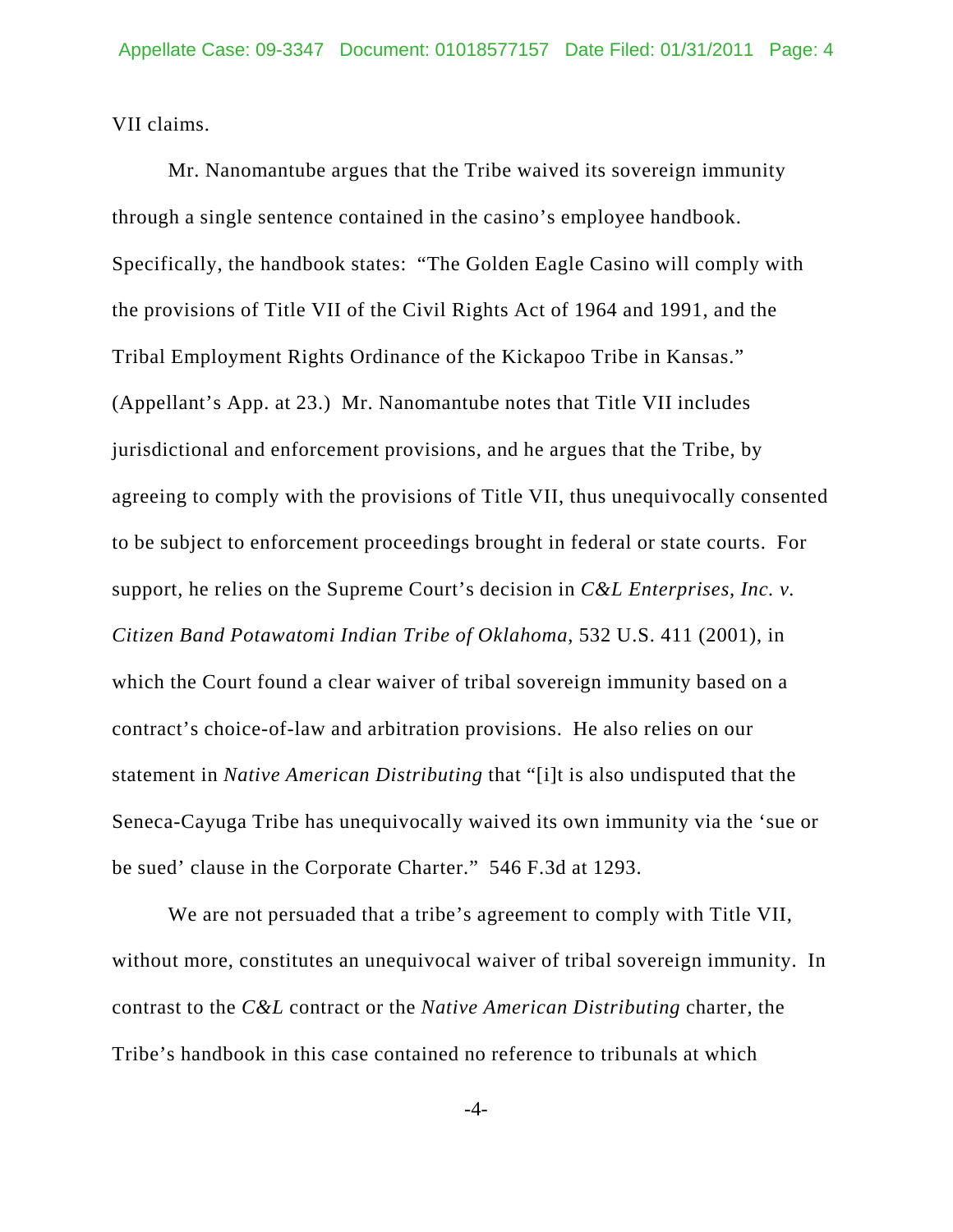disputes could be resolved or legal remedies enforced. *Cf. C&L*, 532 U.S. at 419 (noting that the contract provided for the application of Oklahoma law and for the enforcement of arbitral awards "in accordance with applicable law in any court having jurisdiction thereof"); *Native American Distributing*, 546 F.3d at 1290 (quoting the corporate charter's statement that the tribe's corporate entity could "sue and be sued . . . in any court"); *see also id.* at 1293 n.2 (declining to address whether this type of clause would function as a waiver of sovereign immunity in general, since this question was not in dispute in the present appeal). Rather, the Tribe simply agreed to comply with the provisions of Title VII, with no reference to any forum where this agreement could be enforced. Although some ambiguity may be created by the fact that Title VII includes jurisdictional and enforcement provisions, this ambiguity falls well short of creating an unequivocal expression of waiver.

We thus hold that the Tribe's agreement to comply with Title VII, like similar agreements to comply with other federal statutes, may "convey a promise not to discriminate," but it "in no way constitute[s] an express and unequivocal waiver of sovereign immunity and consent to be sued in federal court." *Sanderlin v. Seminole Tribe of Fla.*, 243 F.3d 1282, 1289 (11th Cir. 2001); *see also Nero v. Cherokee Nation of Oklahoma*, 892 F.2d 1457, 1460-61 (10th Cir. 1989) (holding that the promise to ensure rights, although it may "place[] substantive constraints on the Tribe," does not constitute an unequivocal expression of waiver);

-5-